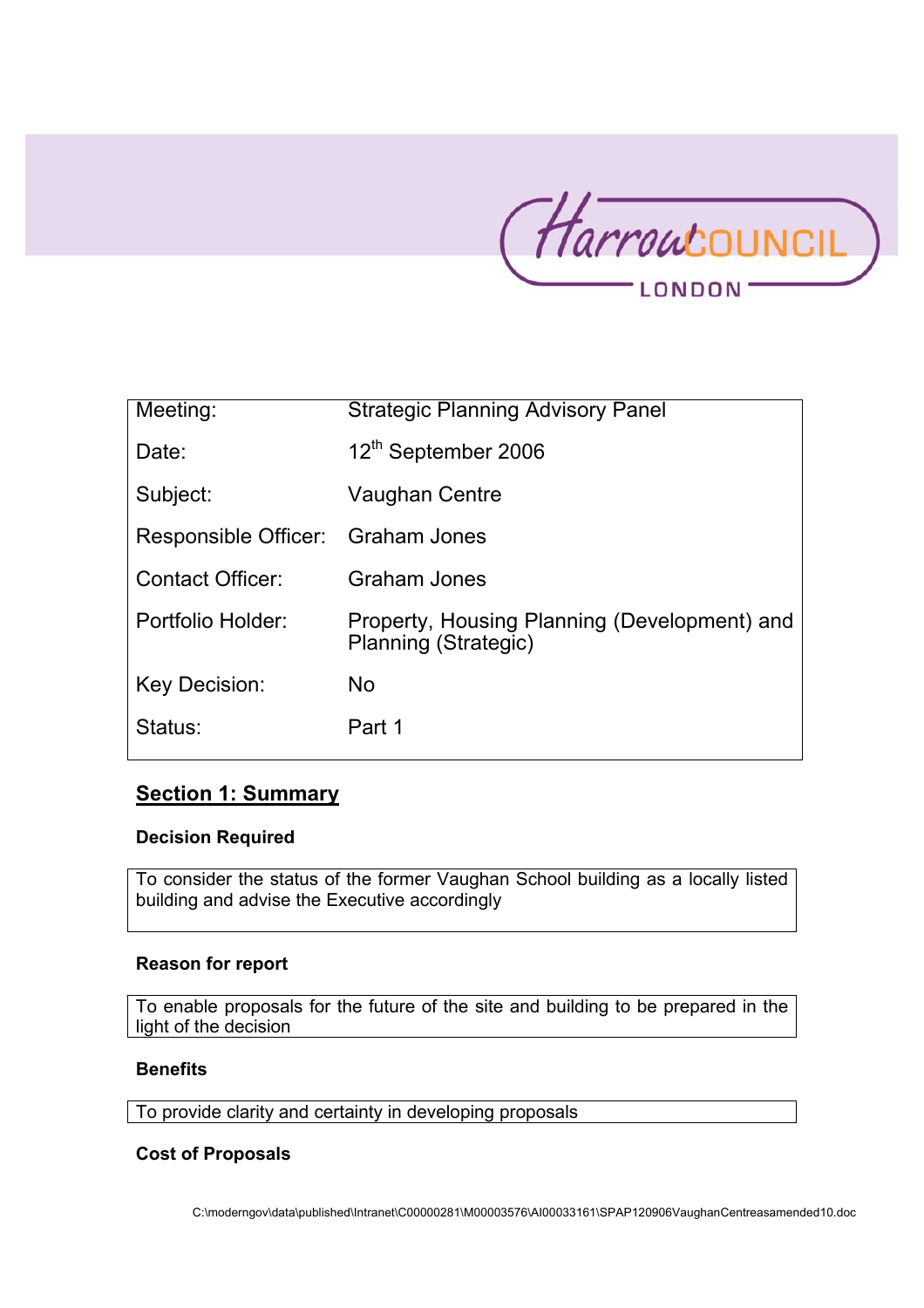Included within the report

# **Risks**

Removal of the Local Listing may have the potential risk of weakening the Council's position in the retention of similar buildings in the future, depending on the relevant circumstances.

Confirming the Local Listing would increase the difficulty of finding a suitable site for the Neighbourhood Resource Centre, delaying and potentially prejudicing the project.

## **Implications if recommendations rejected**

Continuing uncertainty about the future of the building

# **Section 2: Report**

# **The Vaughan Centre**

# 2.1 Existing Situation

The Vaughan Centre, formerly Vaughan first school, has been in use for some years as a day centre. People First have been developing a set of proposals to replace the Vaughan Centre and other facilities in the Borough with three neighbourhood resource centres and a funding bid has been submitted to Government with a decision expected very shortly. Indications are that this is likely to be successful. The Vaughan site would be well situated for one of the three centres, but the locally listed status would presume against demolition and the cost of conversion would be prohibitive ( estimates have suggested this could be up to £3m) and the end product far from ideal.

 Local listing does not offer statutory protection and in normal circumstances can be tested through the submission of a planning application which would set out the case (if any) for demolition for consideration by the Development Control Committee. However, to pursue this process in developing proposals for a Neighbourhood Resource Centre would leave the question of their acceptability in doubt until an application was decided, with the potential for considerable delay in the project and abortive costs. For this reason the Advisory Panel's view is sought as to whether the local listing designation should be confirmed or whether in the particular circumstances it could be rescinded. Local Listing is within the terms of reference of the Panel.

# 3.1 Brief History

The Origins of a "Local List" of Buildings for Harrow The statutory list of listed buildings includes 3 categories of building grades, ranging from Grade I to Grade II<sup>\*</sup> to Grade II in order of relative importance. Prior to the last full re-survey of the borough's historic buildings by central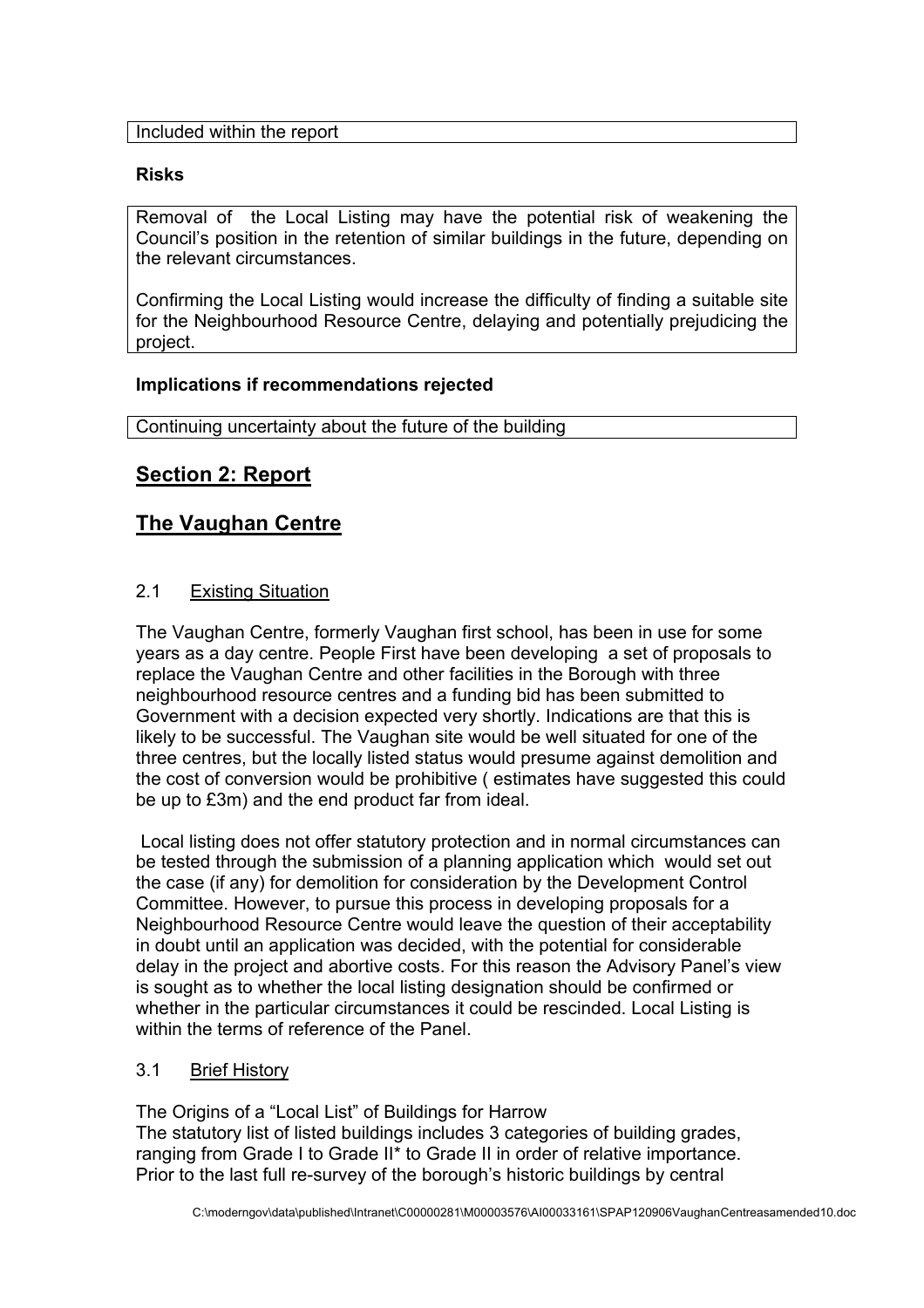government in 1983, there existed another category of listed buildings known as Grade III. Many of these buildings were upgraded to Grade II during the 1983 resurvey, but not all of them qualified. Harrow Council therefore included the remaining building in a local list of building of special architectural or historic interest. This local list has been gradually added to since 1983, although the main source of further additions resulted from a Borough-wide environmental survey (The Environmental Assessment of Residential Areas – EARA), carried out in 1990, where "interesting" or "good" buildings were identified. These EARA buildings have since been reviewed and those considered worthy of local listing reported to Committee for inclusion on the local list. There are approximately 900 properties currently on the local list (compared with approx 300 statutorily listed).

#### The Designation of Locally Listed Buildings

The criteria for the local listing of a building is based upon those for statutory listing (i.e. architectural interest, townscape/group value, historical interest and associations), with additional local considerations such as the contribution made to the local environment and townscape. While locally listed buildings in general are clearly not of the same quality or interest as Statutorily listed buildings, the local list often provides potential candidates for statutory listing as well as performing an important function in identifying buildings which are valued for their contribution to the local scene.

#### Status of Locally Listed Buildings

Locally listed buildings do not enjoy the full protection of statutory listing and are subject to the same planning controls and permitted development rights of any un-listed building. Internal works that do not involve change of use or subdivision will not require any consent from the local planning authority. Locally listed buildings are only protected from demolition if they are situated within a conservation area (in the case of locally listed dwellinghouses, notice will need to be given to the local planning authority before it can be demolished, enabling the authority to impose an Article 4 Direction if deemed necessary).

However, since locally listed building can contribute greatly to the quality of the environment, their protection and preservation is highly desirable. Under Policy D12 of the Harrow UDP, the Council will endeavour to protect these building from demolition and detrimental alterations and will also endeavour to protect their setting.

#### The Local Listing of the Vaughan Centre

The Vaughan Centre was locally listed in the early 1990s, following its recognition as a "Good Building" by the EARA survey. It was built in circa 1909 to the design of Harry George Crothall (b. 1865, d. 1929). Crothall was Middlesex County Council Architect from 1908 onwards and responsible for a number of school buildings in north and west London. Within Harrow, he also designed the original parts of Harrow High School on the corner of Gayton Road and Sheepcote Road (which was also locally listed in the early 1990s), and Whitefriars First & Middle Schools on Whitefriars Avenue in Wealdstone. Elsewhere in Middlesex, he designed Featherstone High School in Southall, Hobbayne School in Hanwell and Ealing Green High School in Ealing (source: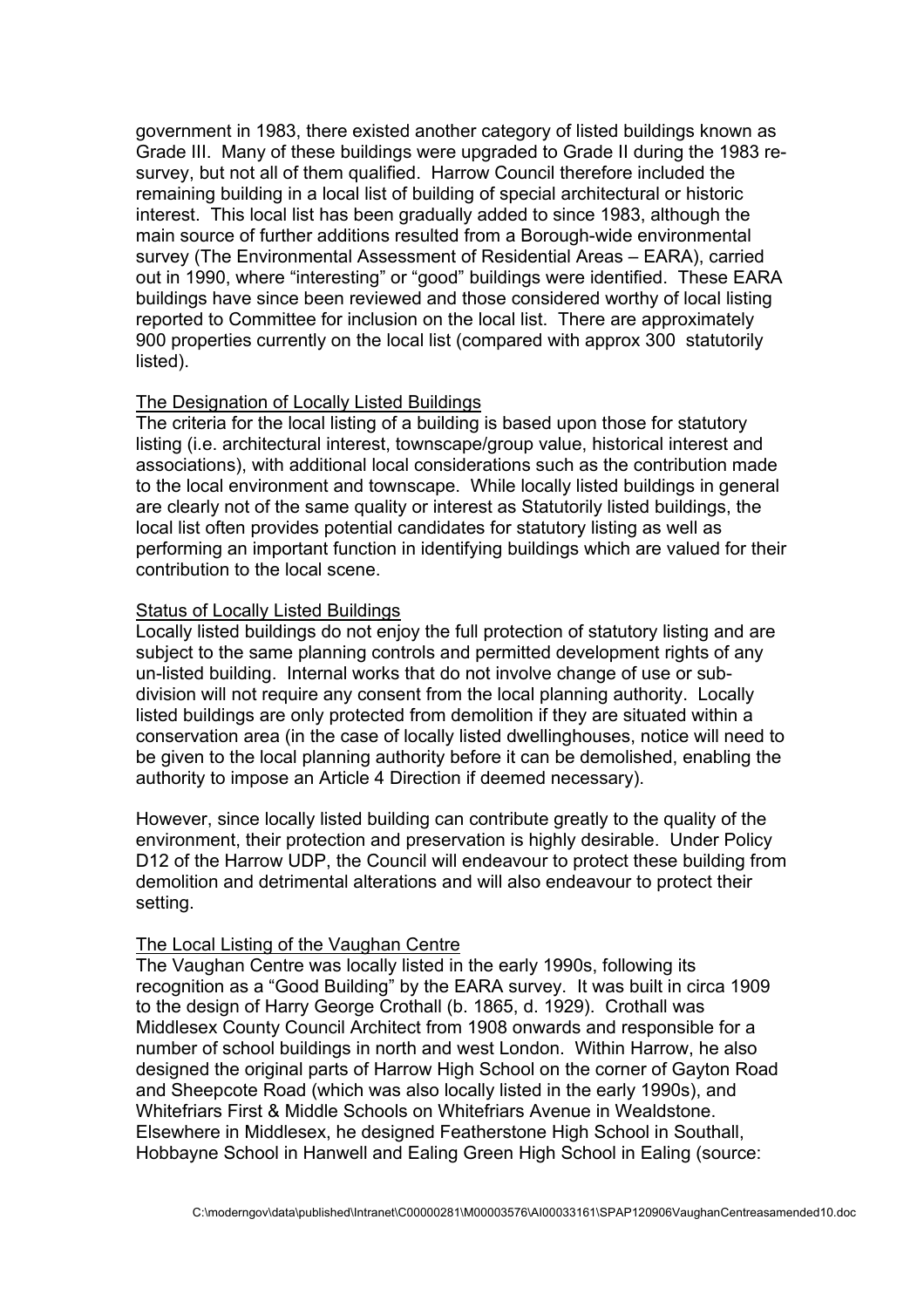Cherry and Pevsner 1991). Three of his buildings, which form part of the Michendon Lower School complex in Enfield, are now Grade II listed.

The Vaughan Centre, which was previously known as the Vaughan Infant School, is a typical example of a late Victorian/Edwardian school building. It has a robust and striking appearance, constructed from yellow stock bricks with red brick detailing. The building comprises a central two-storey element with single storey projecting gabled wings. A distinctive feature is the double height windows with semi-circular heads and it retains a number of original internal and external features including windows and doors. The design, although relatively understated, has Arts & Crafts influences in aspects such as the chimneys and verge details. There have been a number of single storey side and rear extensions to the building, but these do not detract from the overall character and appearance of the building.

The building occupies a large site in a densely developed part of the Borough. It is contemporary with the Edwardian suburb of West Harrow and contributes to the local street scene. It once formed part of a wider school complex with the Vaughan Junior School until the Junior School was demolished in the early 1990s to make way for housing.

## The Fate of Locally Listed Buildings

Since the introduction of the local list in 1983, a total of 4 locally listed buildings have been demolished, whilst 11 buildings have been upgraded to statutorily listed buildings (the most recent example being The Rayners Hotel Public House on the corner of Village Way East and Imperial Drive). The loss of four buildings demonstrates their vulnerability and the lack of protection they have outside of conservation areas. The loss of these buildings can cause considerable public outcry, as was expressed recently following the demolition of the Railway Hotel Pub in Uxbridge Road, Hatch End.

## **Conclusions**

The circumstances leading to the Local Listing of the Vaughan Centre have not changed. The building was designed by an architect of local and regional importance in terms of public buildings, whose work is recognised at both a local and national level. It is a typical example of Edwardian school architecture and contributes to the local townscape. Historically, it is contemporary with the Edwardian suburb of West Harrow, which although not a conservation area, has a distinctive and attractive character and appearance. What has changed since the listing is the needs of People First in delivering their essential services, which cannot be accommodated within the building. To avoid any wasted time or abortive costs members views are sought as to whether this is sufficient to consider rescinding the locally listing.

## Reference

B. Cherry and N. Pevsner (1991) The Buildings of England: London 3: North West (Penguin: London)

## 2.3 Consultation

Internal only